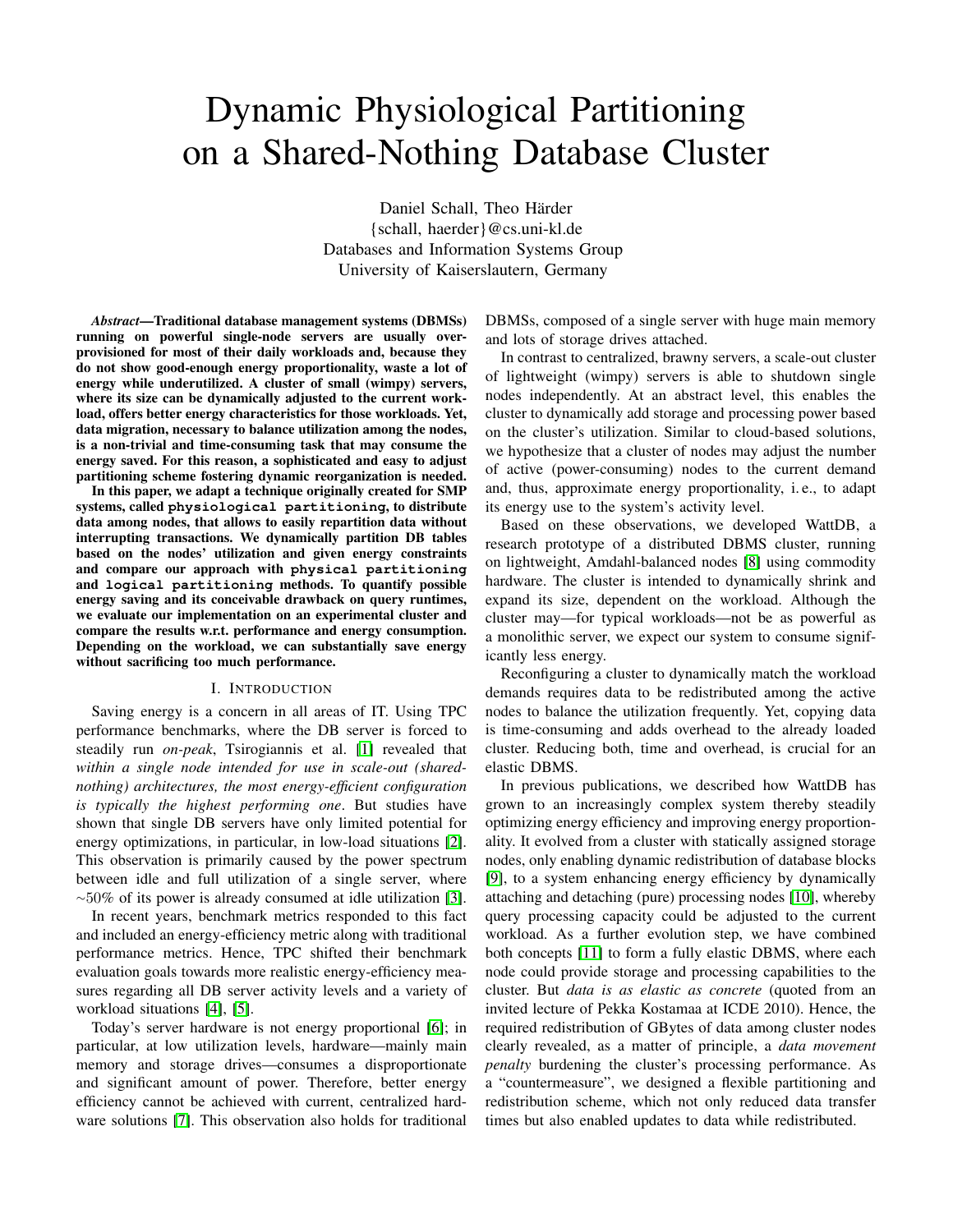In this paper, we adapt *physiological partitioning*, proposed by Pinar Tözün et al. [\[12\]](#page-11-11) to a distributed database, benchmark it against other partitioning approaches, and show further optimizations. After giving an overview of recent research addressing partitioning, elasticity, and energy efficiency of DBMSs in Sect. [II,](#page-1-0) we discuss in Sect. [III](#page-2-0) important operational aspects of our energy-proportional database cluster, called *WattDB*. In Sect. [IV,](#page-5-0) we introduce our adaptation of *physiological partitioning* and compare it to *physical* and *logical partitioning*. Sect. [V](#page-8-0) contains the results of several empirical experiments for dynamically reorganizing DB clusters using one of the three techniques. In Sect. [VI,](#page-11-12) we emphasize some important observations concerning the use of partitioning in a dynamic DB cluster.

## II. RELATED WORK

<span id="page-1-0"></span>Reducing energy consumption of servers as well as dynamic reconfiguration and efficient DB partitioning are all subject to various research papers. In the following, we give a short overview of related works in the three fields that serve as building blocks of our research.

# *A. Database Partitioning*

Partitioning a table is an old concept and widely used. Splitting tables into multiple partitions has mainly two advantages:

First, by dividing the table into smaller logical groups either by key ranges, hash, or based on time intervals—the amount of data necessary to access for a particular query can be reduced. All major DBMSs use techniques like *partition pruning* or *partition-wise joins* to reduce the amount of data to be read for a query [\[13\]](#page-11-13). DB partitioning also enables parallelization, and thus, better utilization of the hardware and higher performance by parallelizing data accesses. This is especially true for a distributed DBMS, where partitions can be allocated to various nodes, enabling processing on more CPU cores and—in contrast to single-node databases—also bringing in more MMUs<sup>[1](#page-1-1)</sup>, main memory, and storage disks to support query processing.

Second, partitions can be used as units of logical control over the data contained, i. e., the node owning a partition is responsible for its integrity and concurrency control. By dividing a large table into smaller partitions, the resulting control overhead can be shared among nodes. Hence, instead of a single node having to manage an entire table with long request queues waiting for locks, to perform a variety of integrity checks, and to serialize processing due to log writes, all tasks can be split up into partitions and maintained by a group of nodes.

Partitions provide a logical encapsulation over a group of records, i. e., records do not span multiple (horizontal) partitions. Hence, moving a partition from one node to another does not affect other parts of the table. For this reason, DB

<span id="page-1-1"></span><sup>1</sup>MMU = Memory Management Unit, providing additional bandwidth to resolve the bottleneck between CPU and main memory.

partitioning is an ideal candidate to provide the building block for dynamic reorganization in our DBMS.

Tözün et al. proposed a *physiological partitioning* scheme in the context of a multi-threaded DBMS ([\[12\]](#page-11-11), [\[14\]](#page-11-14)). They identified two existing techniques, physical and logical partitioning. Logical partitioning corresponds to a shared-everything approach (as classified by the authors  $[12]^2$  $[12]^2$  $[12]^2$ ), whereas physical partitioning is equivalent to the data distribution of a sharednothing DBMS. In their work, they introduced multi-rooted B\*-trees, each identifying a partition of a DB table. By allowing only a single thread at a time to access such a tree, they eliminated contention and locking overhead. While they focused on a single node with multiple CPU cores to assign partitions to, we are implementing a similar partitioning technique, but focus on *physically distributed nodes to store partitions*.

## *B. Dynamic Clustering*

Traditional clustered DBMSs do not dynamically adjust their size (in terms of the number of active nodes) to their workload. Hence, scale-out to additional nodes is typically supported, whereas the opposite functionality, shrinking the cluster and centralizing the processing—the so-called scalein—, is not. Recently, with the emergence of cloud computing, a shift of thinking occurred and dynamic solutions became an important research topic.

In his PhD thesis, Sudipto Das developed the concepts needed for an elastic data storage and implemented them in a system (called *Elastras*) able to dynamically grow and shrink on a cloud [\[16\]](#page-11-15). As common in generic clouds, his work is based on decoupled storage; hence, all I/O involves network communication. Therefore, Sudipto Das introduced *Key Groups*, an application-defined set of records which are frequently accessed together. These groups can be seen as dynamic partitions that are frequently formed and dissolved. By distributing the partitions among the nodes in a cluster, both performance and cost can be controlled.

Our work does not primarily target traditional clouds, but rather a cluster of nodes whose hardware properties are well known and with dedicated storage disks connected directly to each node. Yet, a similar implementation could be running on cloud platforms.

#### *C. Energy Optimizations*

Lang et al. [\[17\]](#page-11-16) have shown that a cluster suffers from "friction losses" due to coordination and data shipping overhead and is therefore not as powerful as a comparable heavyweight server. On the other hand, for moderate workloads, i. e., the majority of real-world DB applications, a scale-out cluster can exploit its ability to reduce or increase its size sufficiently fast and, in turn, gain far better energy efficiency.

As described in a separate contribution [\[9\]](#page-11-8), we already explored the capabilities and limitations of a clustered storage architecture that dynamically adjusts the number of nodes

<span id="page-1-2"></span><sup>&</sup>lt;sup>2</sup>Using the traditional classification [\[15\]](#page-11-17), it is rather a shared-disk approach.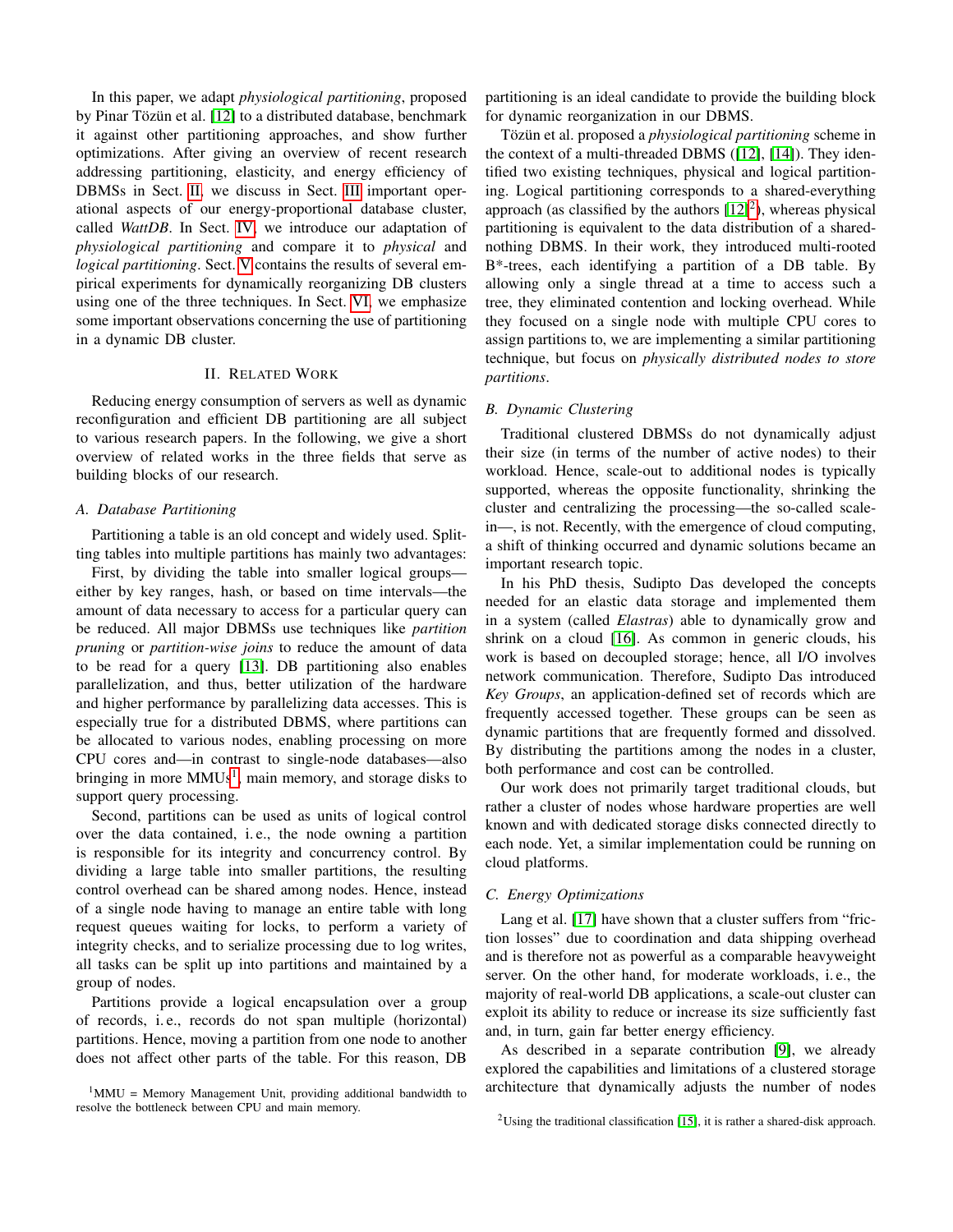to varying workloads consisting of simple *read-only page requests* where a large file had to be accessed via an in- $dex<sup>3</sup>$  $dex<sup>3</sup>$  $dex<sup>3</sup>$ . We concluded that it is possible to approximate energy proportionality at the storage layer with a cluster of wimpy nodes. However, attaching or detaching a storage server is rather time-consuming and, hence, has a temporary impact on query performance, because (parts of) datasets may have to be migrated. For this reason, such events (in appropriate workloads) should happen on a scale of minutes or hours, but not seconds.

In [\[10\]](#page-11-9), we have focused on the query processing layer again for varying workloads consisting of two types of *readonly SQL queries*—and drawn similar conclusions. In this paper, we revealed that attaching or detaching a (pure) processing node is rather inexpensive, because repartitioning and movement of data is not needed. Hence, such an event can happen in the range of a few seconds—without disturbing the current workload too much.

We substantially extended the kind of DBMS processing supported by WattDB to *complex OLAP / OLTP workloads consisting of read-write transactions* in [\[11\]](#page-11-10). For this purpose, we refined and combined both approaches to get one step closer to a fully-featured DBMS, able to process OLTP and OLAP workloads simultaneously. We utilized logical partitioning for distributing records and an optimized MVCC version to migrate records. Hence, records were deleted from one partition and inserted into another to balance the query workload among nodes. With this approach, we were able to trade performance for energy savings and vice versa. Yet, we identified that dynamic cluster adaptation and data redistribution among cluster nodes to continuously match the read-write transaction workload is time-consuming and needs to be optimized.

Therefore, a more flexible, novel partitioning scheme is needed to support fast adaption to changing workloads, while minimizing interferences with running queries.

## III. ENERGY-AWARE DATABASE CLUSTER

<span id="page-2-0"></span>As discovered before, a single-server DBMS is far from being energy proportional and cannot process realistic workloads in an energy-efficient way. Our previous research indicates that a cluster of lightweight (wimpy) servers, where nodes can be dynamically switched on or off, seems more promising. However, in a clustered environment, increasing the number of nodes might improve overall query performance, but—due to the increased power consumption—without lowering energy consumption per query.

Further, a dynamic cluster of nodes heavily relies on repartitioning to re-allocate data and, in turn, equally balance utilization among all nodes. Otherwise, hotspots or bottlenecks on a single node would slow down the entire cluster and, thus, lead to bad performance and energy figures.

<span id="page-2-2"></span>

Fig. 1: A cluster consisting of 10 nodes

# *A. Power Consumption*

Our cluster consists of n (currently 10) identical nodes, interconnected by a Gigabit Ethernet, depicted in Fig. [1.](#page-2-2) Each node is equipped with an Intel Atom D510 CPU, 2 GB of DRAM, and three storage devices: one HDD and two SSDs. The configuration is considered Amdahl-balanced [\[8\]](#page-11-7), i. e., balanced w.r.t. I/O and network throughput on one hand and processing power on the other. By choosing commodity hardware with limited data bandwidth, GB-Ethernet wiring is sufficient for interconnecting nodes. All nodes can communicate directly.

Each wimpy node consumes  $\sim$ 22 – 26 Watts when active (based on utilization) and <sup>∼</sup>2.5 Watts in standby. The interconnecting network switch consumes 20 Watts and is included in all measurements. In its minimal configuration—with only one node and the switch running and all other nodes in standby—the cluster consumes <sup>∼</sup>65 Watts. This configuration does not include any disk drives, hence, a more realistic minimal configuration requires <sup>∼</sup>70 – 75 Watts. In this state, a single node is serving the entire DBMS functionality (storage, processing, and cluster coordination). With all nodes running at full utilization, the cluster will consume <sup>∼</sup>260 to 280 Watts, depending on the number of disk drives installed. This is another reason for choosing commodity hardware which uses much less energy compared to server-grade components.

#### *B. DBMS Software*

By the time research gained interest in energy efficiency of DB servers, no state-of-the-art DBMS was able to run on a dynamically changing cluster. To test our hypotheses (see Sect. [I\)](#page-0-0), we developed *WattDB* that supports traditional query processing with ACID properties, but is also able to dynamically adjust to the workload by scaling out or in, respectively. The smallest configuration of WattDB is a single server called *master node*, hosting all DBMS functions and always acting as the cluster coordinator and endpoint to DB clients<sup>[4](#page-2-3)</sup>. To relieve this node, DB objects (tables, partitions) and query evaluation can be offloaded to arbitrary cluster nodes.

<span id="page-2-1"></span><sup>3</sup>Starting our WattDB development and testing with rather simple workloads facilitated the understanding of the internal system behavior, the debugging process, as well as the identification of performance bottlenecks.

<span id="page-2-3"></span><sup>4</sup>Note, this imposes a single point of failure.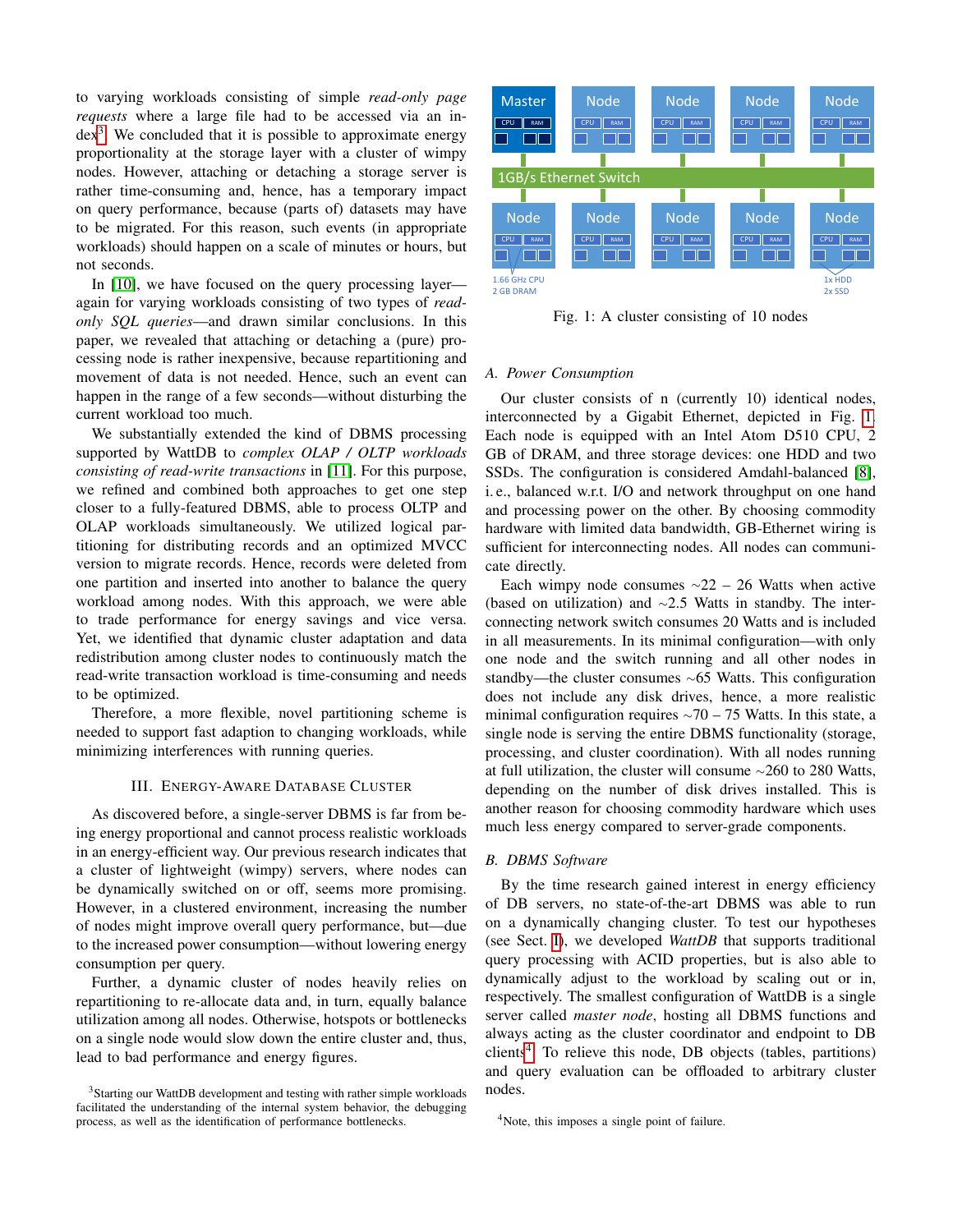## *C. Dynamic Query Processing*

In order to run queries on a cluster of nodes, distributed query plans are generated on the master node. Almost every query operator can be placed on remote nodes, excluding data access operators which need local access to the DB records. Running those operators on remote nodes would increase access times without additional gains.

Running query operators on a single node does not involve network communication among these operators, because all records are transferred via main memory. Distributing query operators among cluster nodes implies shipping of records and, hence, introduces network latencies. Additionally, the bandwidth of the Gigabit Ethernet, which we are using for our experiments, is relatively small, compared to the memory bandwidth.

To mitigate the negative effects of distribution, WattDB is using *vectorized volcano-style query operators* ([\[18\]](#page-11-18), [\[19\]](#page-11-19)), hence, operators ship a set of records on each call. This reduces the number of calls between operators and, thus, network delays. To further decrease network latencies, buffering operators are used to prefetch records from remote nodes. *Buffering operators* act as proxies between two (regular) operators; they asynchronously prefetch records, thus, hiding the delay of fetching the next set of records.

In WattDB, the query optimizer tries to put pipelining operators<sup>[5](#page-3-0)</sup> on the same node to minimize latencies. Offloading pipeline operators to a remote node has little effect on workload balancing and, thus, does not pay off. In con-trast, blocking operators<sup>[6](#page-3-1)</sup> may be placed on remote nodes to equally distribute query processing. Blocking operators generally consume more resources (CPU, main memory) and are therefore good candidates for offloading and, in turn, balancing utilization within the cluster.

In Fig. [2,](#page-4-0) we show results of a micro-benchmark, demonstrating the performance impact of distributing operators among nodes. The first (leftmost) run is a query containing a table scan locally running on a single node. The maximum throughput is slightly more than 40,000 records per second. In the next run, we added a local projection operator on top of the table scan, running on the same node. Although classic volcano-style operators ship only one record at a time, throughput is still high (∼34, 000 records per second). To identify the influence of distribution, we ran the same operator combination on remote nodes. In this setting, throughput drops to less than 1,000 records per second, because each call to next() involves network delays. Next, we run the same operators on remote nodes with vectorized operators, hence, each call to next () returns a set of records at once. As a result, the operators need less calls to fetch all records and throughput increases to 24,000 records per second. In the last experiment, we included a buffering operator, which runs on

the remote node and prefetches results from the underlying table scanner. While the projection operator is still processing a set of records, the buffer operator can asynchronously prefetch new records to further minimize network delays. In this constellation, throughput further increases to ∼30,000 records per second.

Hence, with vectorized, volcano-style operators, network delays can be successfully minimized to allow almost arbitrary operator placement in the cluster. Looking at these results, it is quite evident that distributing queries, instead of running all operators locally, is always a performance burden. Although we could reduce the negative impact, local query processing is still faster, compared with all other measurements. This is true for isolated queries, running on an underutilized node.

Yet, in a typical DBMS, multiple queries compete for resources like buffer space and CPU cycles. In these cases, offloading parts of the query plan to another node and, in turn, reducing the node's utilization may even improve performance. To verify that offloading query operators to other nodes can increase overall query throughput, we have designed a further, tailor-made micro-benchmark. For this experiment, we have run multiple queries concurrently, each query consists of a table scan with a subsequent sorting phase. In Fig. [3,](#page-4-0) the throughput is shown for varying numbers of concurrent queries. The left (blue) bars plot the throughput for a singlenode query plan, where both operators run on the same node. With increasing parallelism, throughput drops, because the node is overloaded and the queries compete for CPU and buffer. On the right side (red bars), the sorting operator is offloaded to another node. Because of additional network communication, query throughput is initially lower than in the all-local case. With more concurrent queries, the additional buffer space and CPU power pay off, and query throughput becomes substantially higher, compared to the single-node case.

With these (simple) experiments, we validate that distributing queries among nodes may increase overall performance, despite the additional network delays. Still, careful considerations have to be made regarding the available network bandwidth and the nodes' utilization to estimate whether or not offloading will pay off. Also, offloading queries at low utilization levels is inferior to centralized processing.

# *D. Dynamic Reorganization*

The master node is coordinating the whole cluster. It is globally optimizing the query plans, whereas individual nodes can locally optimize their part of the plan. Furthermore, it takes nodes on- and offline and decides when and how DB tables are (re)partitioned.

Every node is monitoring its utilization: CPU, memory consumption, network I/O, and disk utilization (storage and IOPS). Additionally, performance-critical data is collected for each DB partition, i. e., CPU cycles, buffer page requests and network I/O. With these figures, we can correlate the observed utilization of the cluster components to the (logical) DB entities. Hence, both types of data are necessary to identify

<span id="page-3-0"></span><sup>5</sup>Pipelining operators can process one record at a time and emit the result, e. g., projection operators.

<span id="page-3-1"></span><sup>&</sup>lt;sup>6</sup>Blocking operators need to fetch all records from the underlying operators first, before they can emit the first result record, e. g., sorting operators.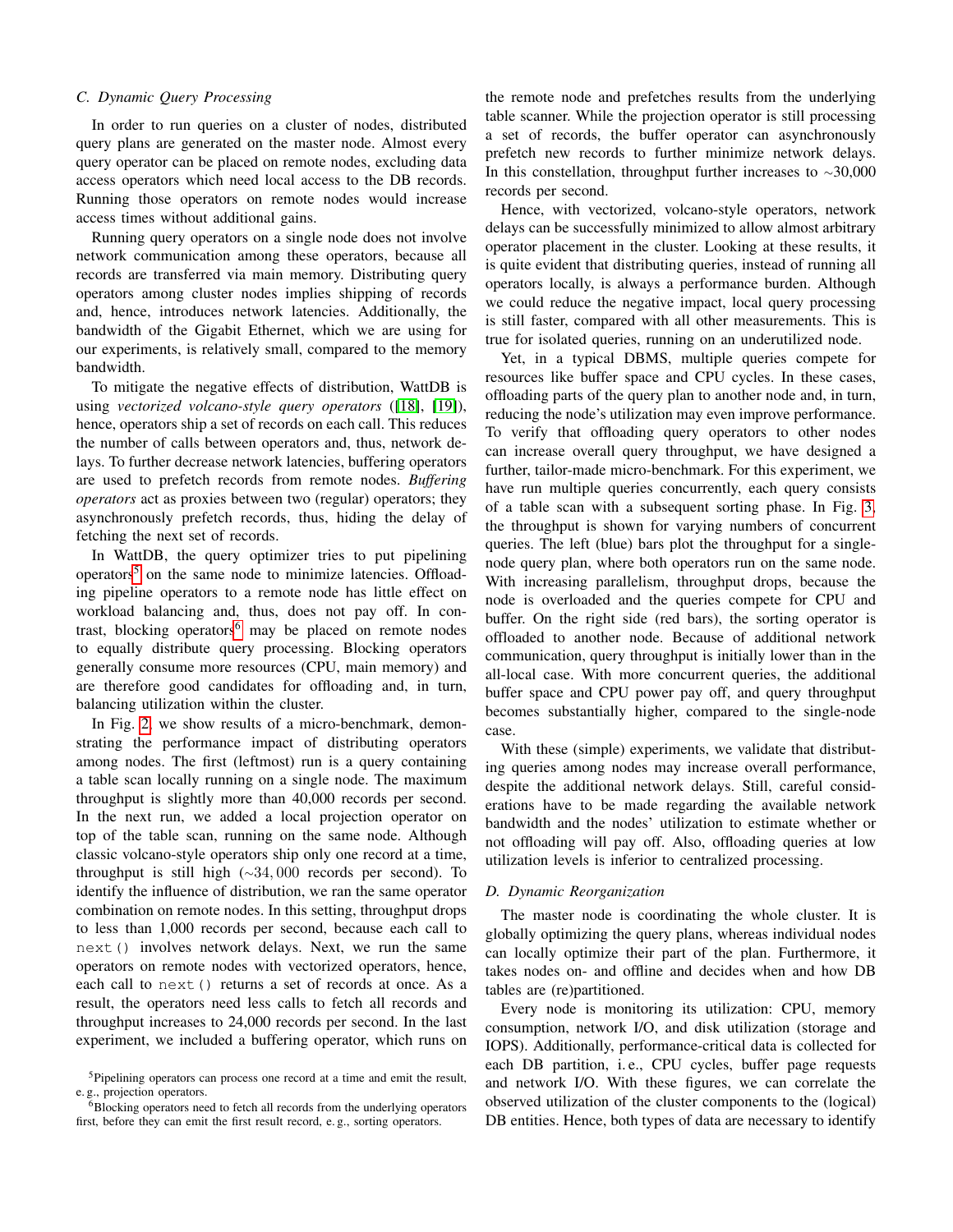<span id="page-4-0"></span>

Fig. 2: Micro-benchmark testing record throughput

Fig. 3: Offloading queries, throughput

sources of over-utilization. We use the performance figures of the components to identify their over- or underutilization. In addition, the monitoring of the activities of the DB entities are needed to determine the origin of the cluster's imbalance. For this reason, the nodes send their monitoring data every few seconds to the master node.

The master checks the incoming performance data to predefined thresholds—with both upper and lower bounds. If an overloaded component is detected, it will decide where to distribute data and whether to power on additional nodes and resume their cluster participation. Similar, underutilized nodes trigger a scale-in protocol, i. e., the master will distribute the data (processing) to fewer nodes and shutdown the nodes currently not needed. Decisions, what data to migrate and where, are done based on the current utilization of the nodes, the expected query workload, and the estimated cost, it will take to migrate data between nodes.

In WattDB, we have implemented different policies regarding the scale-out behavior. First, each node in the cluster stores data on local disks to minimize network communication. If storage space of a node is in short supply, DB partitions are split up and shifted to nodes with free space.

Second, WattDB tries to keep the I/O rate for each storage disk in a certain range. Underutilized disks are eligible for additional data—either newly generated by INSERT operations or migrated from overloaded disks. Utilization among storage disks is first locally balanced on each node, before an allocation of data from/to other nodes is considered.

Third, each node's CPU utilization should not exceed the upper bound of the specified threshold (80%). As soon as this bound is violated for a node, WattDB first tries to offload query processing to underutilized nodes<sup>[7](#page-4-1)</sup>. In case, the overload situation cannot be resolved by redistributing the query load, the current data partitions and their node assignments are reconsidered. If a partition causing the CPU's overload is identified, it is split according the partitioning scheme applied, whereupon affected records are moved to another node. The exact details of data redistribution vary, based on the partitioning scheme chosen. In case of underutilized nodes, a scalein protocol is initiated, which quiesces the involved nodes from query processing and shifts their data partitions to nodes currently having sufficient processing capacity.

<span id="page-4-1"></span><sup>7</sup>This works well for operators like SORT, GROUP, and AGGREGATE.

Similar rules exist for network and memory utilization, but in the experiments performed in this paper, they were never triggered. WattDB makes decisions based on the current workload, the course of utilization in the recent past, and the expected future workloads [\[20\]](#page-11-20). Additionally, workload shifts can be user-defined to inform the cluster of an expected change in utilization.

# *E. Multiversion Concurrency Control*

Dynamic re-allocation of data should have as little impact as possible on the services provided by the cluster, while ACID quality for the DB operations is maintained. For this reason, all record movement operations have to be protected from multiuser anomalies, whereupon throughput of user transactions should be kept as high as possible. Therefore, concurrency control should impede data access and operation as little as possible—even when data is *on the move*. So-called system transactions are provided to guarantee serializability of record movement [\[21\]](#page-11-21).

*Multiversion Concurrency Control* (MVCC) allows multiple versions of DB objects to exist, modifying a record creates a new version of it without deleting the old one immediately. Hence, readers can still access old versions, even if new transactions changed the data. This property is especially useful for dynamic partitioning techniques, where records are frequently moved, i. e., deleted and re-created on another partition.

To select the best-suited concurrency control mechanism, we have conducted a series of micro-benchmarks comparing classical Multi-Granularity Locking with RX lock modes (MGL-RX) with MVCC [\[22\]](#page-11-22).[8](#page-4-2) The behavior of MGL-RX and MVCC were compared, while moving half of a partition (∼50% of the records) to another node. To get an impression of MVCC's potential for our application, we have measured the performance and storage requirements for different ratios of read-only and write-intensive transactions (see Fig. [4\)](#page-5-1). The X-axis shows the percentage of update transactions, whereas the remaining percentage is that of read-only transactions. The graph bars depict query throughput using MVCC and MGL-RX, respectively. The lines show the storage requirements for both mechanisms.

<span id="page-4-2"></span><sup>8</sup>For details of the implementation of MVCC in WattDB, see [\[11\]](#page-11-10).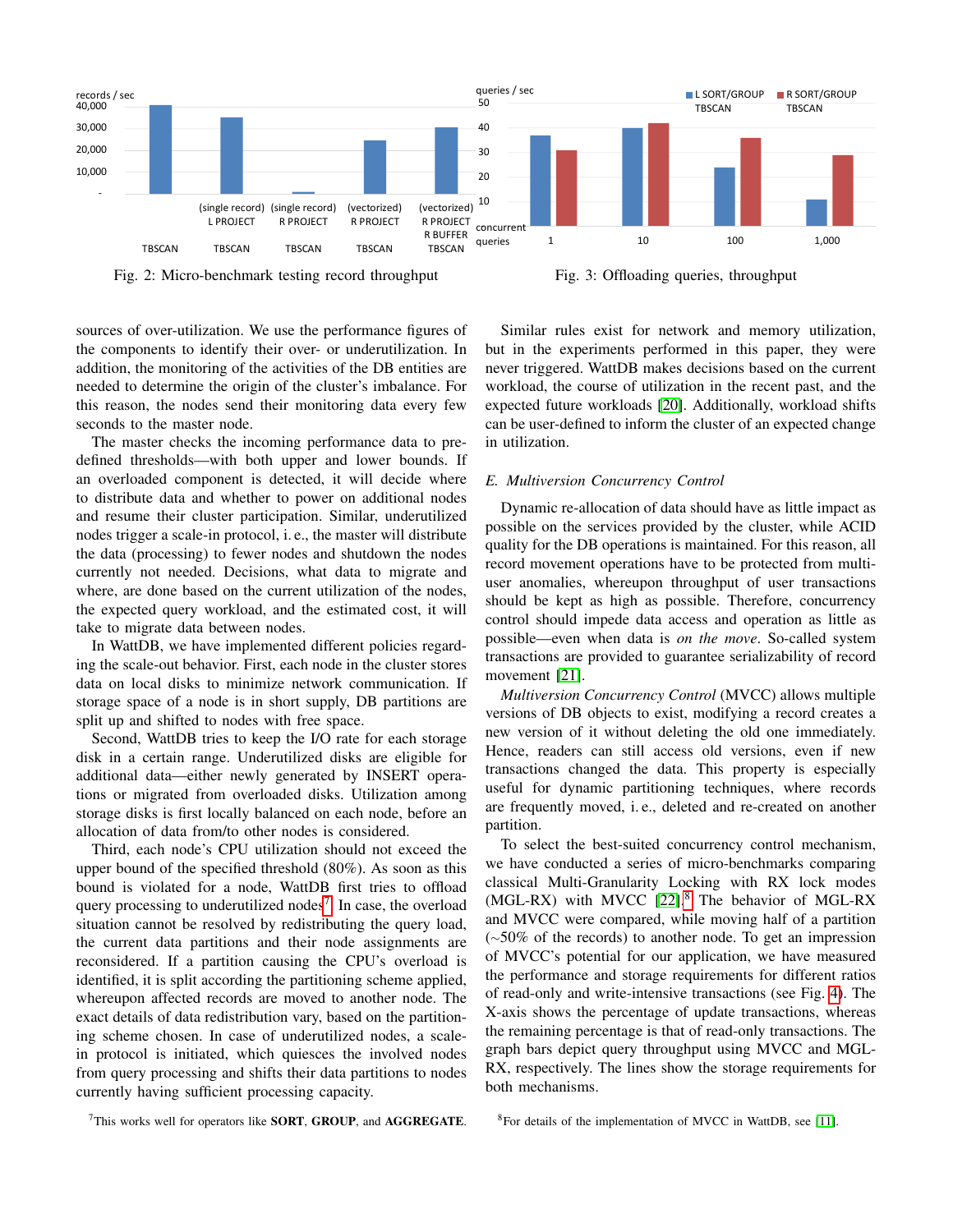<span id="page-5-1"></span>

Fig. 4: Comparison of MVCC vs. MGL-RX lock protocols

The experiment shows that MVCC can increase transaction throughput between 15% (for read-only workloads) and almost 90% (for pure writer workloads), while the affected partition is moved. Storage requirements for MVCC are obviously higher, as multiple versions of records have to be kept. But traditional RX locking also requires additional storage space to hold pending record changes, which have to be applied to the data after their move is finished.

As most important drawback, RX locking separates readers from writers, which impacts query execution significantly when large fractions of records are on the move. Hence in this work, we have used MVCC in all further experiments.

# IV. DYNAMIC PARTITIONING

<span id="page-5-0"></span>In order to dynamically scale a cluster of nodes to the workload present, it is necessary to repartition the database online. Nodes still having data on disk must not shut down to prevent data loss or inaccessibility. A flexible, fast, and ACIDcompliant partitioning scheme ensures that data can still be accessed even while repartitioning takes place.

Before discussing different partitioning schemes, we need to clarify the terms used:

Tables: A DB *table* is a purely logical construct in WattDB. Its metadata (column definitions, partitioning scheme) is maintained on the master node. Each table is composed of k *hori-*zontal partitions<sup>[9](#page-5-2)</sup>, each belonging to a specific node, responsible for query evaluation, data integrity (logging), and access synchronization (locking). The partitioning scheme used is application-dependent, as some applications may benefit from distinct key ranges, while others may prefer scattered data.

Partitions: Each partition contains 1 to m *segments*, which are physical units of storage. Each segment is located on a specific disk on a node in the cluster. Segments stored on the same node as the partition do not require network access to

<span id="page-5-3"></span>

Fig. 5: Database schema

fetch data, but accessing only local disks may impose an I/O bottleneck for the partition. Therefore, it is also possible to remotely address segments, stored on other nodes. Assignment policies of segments to partitions depend on the partitioning scheme used, i. e., whether to allow access to segments stored on remote nodes (shared disk) or not (shared nothing). Based on their assignment to nodes and disks, access costs to segments vary. Partitions are by default index-organized [\[23\]](#page-11-23) w. r. t. the primary key with support for additional, secondary indexes.

Indexes: In WattDB, *indexes* are realized using B\*-trees and span only one partition at a time. Hence, indexes are stored on the same partition as the data and do not contain crossreferences to other partitions.

Segments: A segment (32 MB) consists of 4096 *blocks* or *pages*, which are consecutively stored on disk. Segments are the unit of distribution in the storage subsystem. Hence, all pages in a segment will be copied/moved among nodes in one batch. The data granularity inside the buffer is a page, which is also the unit of data transfer between nodes.

Fig. [5](#page-5-3) clarifies these terms and their relationships. Using our experimental prototype, we are now ready to evaluate and compare several partitioning approaches.

# *A. Physical Partitioning*

*Physical partitioning* operates at the data access layer and does not change logical access paths. The logical DB layer is oblivious of the segment distribution at the storage layer. In case of repartitioning, whole segments are moved among nodes, without altering the data stored inside. Fig. [6a](#page-6-0) depicts physical partitioning. A shared-disk architecture for the storage layer is needed to support physical partitioning among nodes, hence, every server needs to be able to access every segment, local and remote.

At the logical layer, all DB segments are exclusively assigned to nodes, independent of their disk placement to ensure integrity and eliminate the need for coordination. For this reason, cluster nodes will not share data stored in segments; regarding logical data accesses, it behaves like a sharednothing architecture.

Logical access paths remain unchanged and keep pointing to the same page addresses while repartitioning, even when the

<span id="page-5-2"></span><sup>9</sup><http://dev.mysql.com/tech-resources/articles/partitioning.html> outlines horizontal partitioning.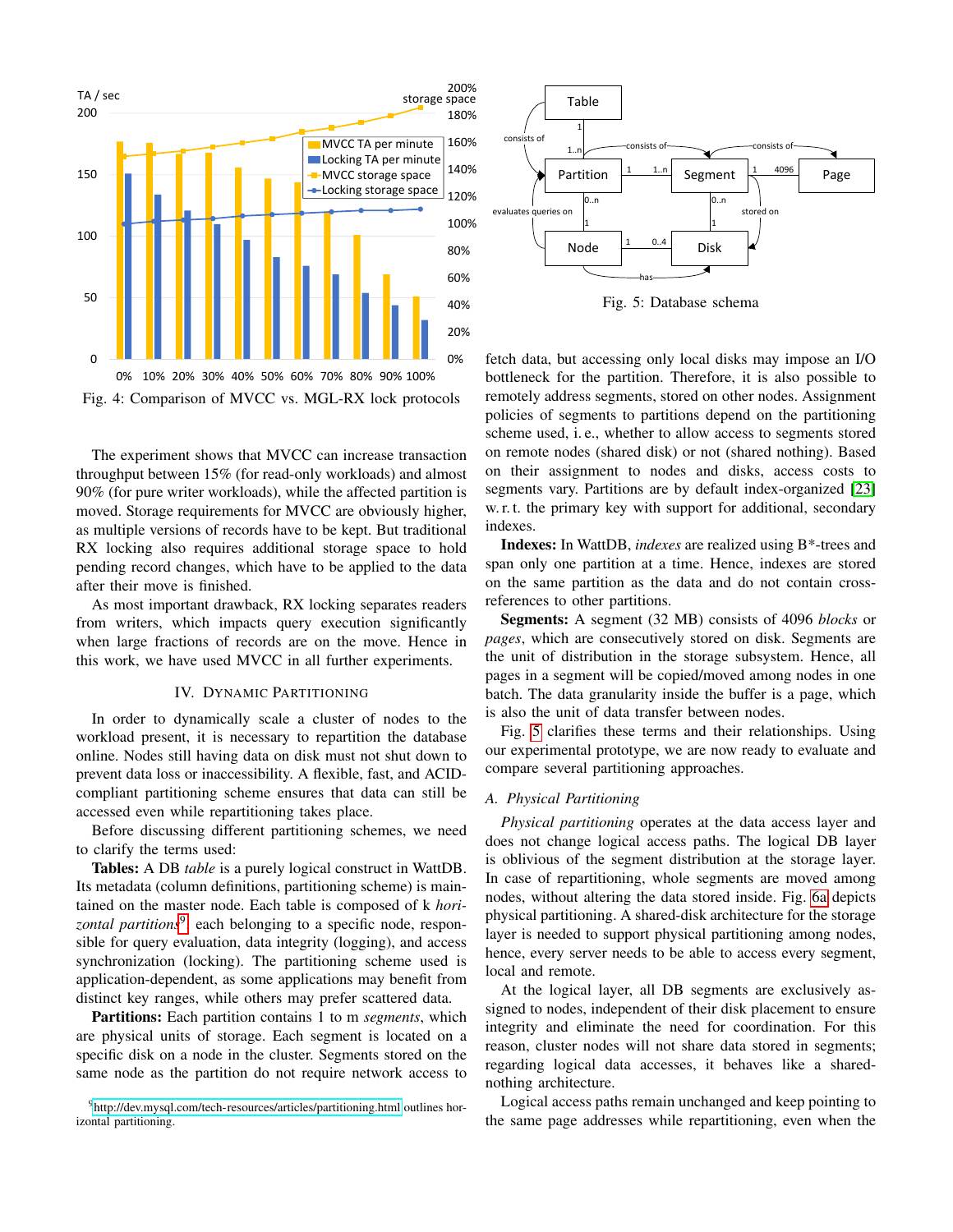physical placement of segments (and thus, pages) changes. A mapping between logical and physical page addresses is needed. This approach is easy to achieve and does not require extensive housekeeping. With physical partitioning, data can be easily spread out to multiple disks and, hence, increase IOPS and access bandwidth. Since logical entities are not affected, movement is transparent to higher DB layers and does not need any changes in access paths. The partition structure is not altered and, as a consequence, the primary-key ranges of the table's partitions remain unchanged and need no updates to reflect the new partitioning.

While this is an advantage of physical partitioning, it is also a drawback: Physical partitioning affects only the storage layer by distributing segments to disks/nodes. The query execution layer does not benefit from additional nodes hosting the data, because the logical control remains at the original node. Therefore, the query optimizer is unaware of the changes at the physical layer. Also, placing segments on remote nodes induces network access latencies, multitudes higher than localdisk access latencies. The intermediate network may also induce a bandwidth bottleneck.

Transactions are not needed for physical repartitioning, because logical records are not accessed; a lightweight latching/synchronization mechanism, locking segments on the move for a short time, is sufficient.

From an energy-concerned perspective, spreading data out to additional disks on remote nodes increases power consumption without adding much query performance.

# *B. Logical Partitioning*

In contrast to physical partitioning, *logical partitioning* moves records from one partition to another and, hence, affects the logical DB layer. To balance the workload among partitions, records within key ranges are moved between nodes. This requires the use of transactions to guarantee ACID properties: Records are removed from one partition and inserted into another; transactions need to ensure that concurrent transactions read only one of the copies, but not both. Fig. [6b](#page-6-0) shows an example of logical partitioning, where each partition holds records from a distinct primary-key range. All segments of a partition are stored locally, i. e., on the same node, to minimize network latency.

While rebalancing, dedicated transactions delete records in one partition and insert them into another. Hence, data movement alters the key ranges of the partitions. The query optimizer can take the new partition distribution into account for future query optimization. Spreading data over multiple partitions, stored on separate nodes, increases IOPS and bandwidth at the physical layer due to the increased number of disks—as with physical partitioning. Further, by logically dividing the data into key ranges, stored separately, the query optimizer can prune unneeded partitions. Additionally, using logical partitioning, ownership of the records changes and all nodes holding segments can access partitions in parallel and, thus, speed up query processing.

<span id="page-6-0"></span>

(a) Physical partitioning



(b) Logical partitioning



(c) Physiological partitioning

Fig. 6: Illustration of the partitioning schemes considered

Yet, to remove records with a specific key range from a partition, a large part of the data must be read and updated, possibly scattered among physical pages. Hence, logical partitioning is more IO-heavy than physical partitioning. Since transactions are needed, queries running in parallel may get delayed due to locking conflicts.

Logical partitioning can be used with pessimistic locking schemes or MVCC. Because of the definite benefits of MVCC in a dynamic cluster, we have used it for logical partitioning and also the other partitioning schemes.

# *C. Physiological Partitioning*

Because both methods sketched so far have drawbacks, we have extended *physiological partitioning* [\[12\]](#page-11-11) to partition data among nodes, not CPU cores. Similar to their original approach, we encapsulate key ranges in partitions and assign them exclusively. While physiological partitioning originally assigns partitions to CPU cores to eliminate contention, we assign partitions to nodes for the same reason.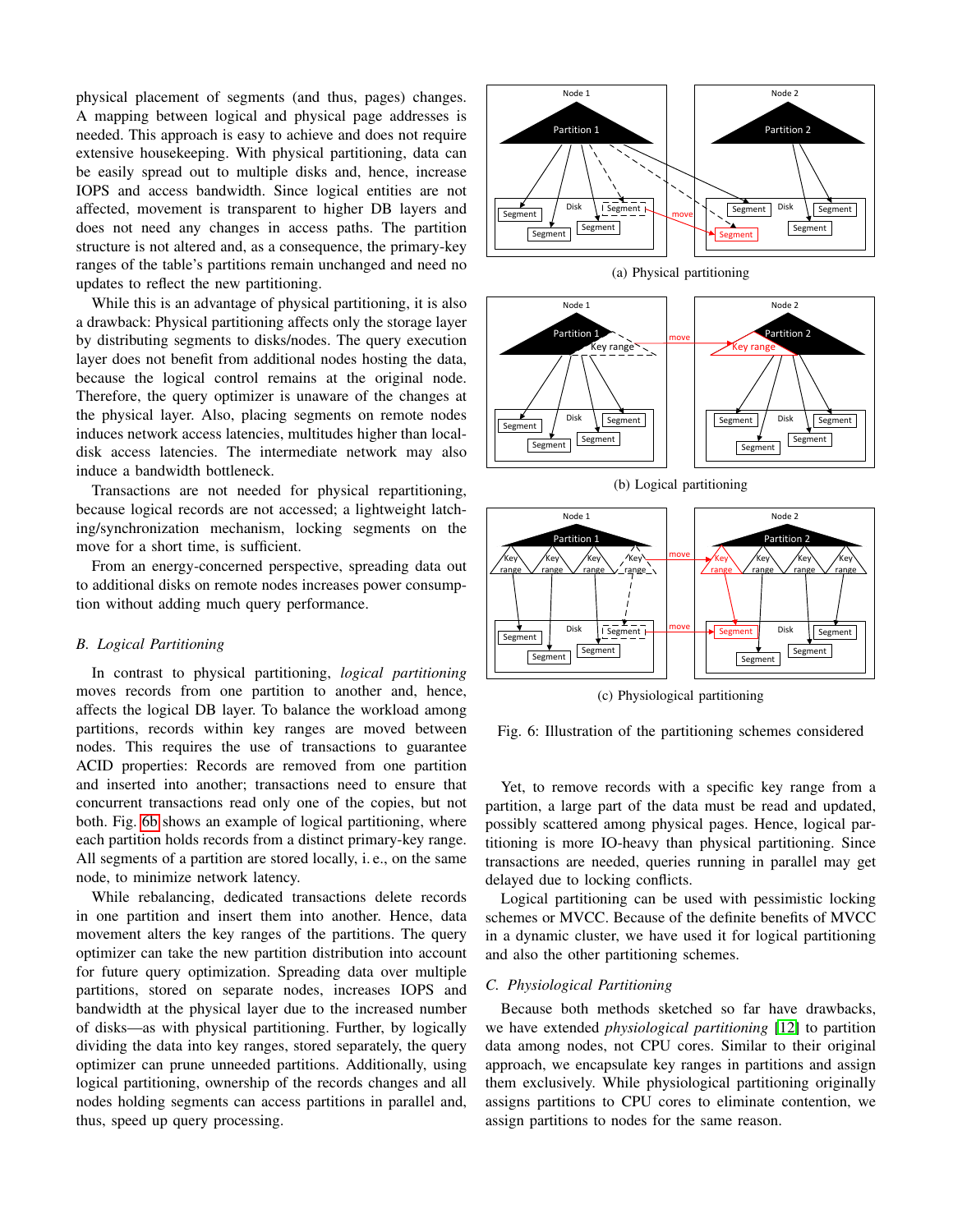Partitions still consist of segments, but each segment keeps a primary-key index for all records within it. Hence, partitions only contain an index on top, keeping information about key ranges in the attached segments. This top index is very small compared to an index containing all records from all segments. Moving a segment from one partition to another does not invalidate the primary-key index of the segment. To reflect the changes in the partitioned DB, only an update to both of the top indexes (of the new and old partition) is required.

Fig. [6c](#page-6-0) sketches the design of physiological partitioning. Two partitions on different nodes are shown, both consisting of several sub-partitions, contained in segments. Primary-key ranges for each of the mini-partitions are outlined.

To repartition the table, it is sufficient to move whole segments, containing mini-partitions, to another node. The receiving node can immediately resume query processing, while old transactions may still finish reading from the old segment on the sending node. New queries will already access the segment on the new node.

Like physical partitioning, physiological partitioning copies data almost at raw-disk speed. Additionally, the logical layer is aware of the new data distribution and can participate in query processing as with logical partitioning, e. g., the query optimizer can perform *segment pruning*, allowing a query to quickly identify unnecessary segments, having no interesting data. Also, buffering, synchronization, and integrity control for the segment are now transferable to another node not possible with physical partitioning. Using physiological partitioning, we can still apply MVCC for concurrency control.

Repartitioning details: Rebalancing the DB cluster, exemplified by the movement of a single segment, works as follows: First, the partition is marked for repartitioning at the master node and the partition tree at the source node is updated with a pointer to the new location of the partition. Next, at the source node, a read lock is acquired on the source partition, waiting for pre-existing queries to finish updating the partition. Updating transactions need to commit before the lock is granted. By ensuring that all changes to the partition are committed, no UNDO information needs to be shipped to another node.

After the lock is granted, the partition is copied to the target node and inserted into the node's partition tree. At this point, the new partition is unlocked and records in it can be accessed by readers and writers again. The master node is informed of the successful movement operation, and the global partition table is updated accordingly. New transactions will now access the new node directly.

The partition information at the source node still points to the target node, redirecting all queries trying to access the old partition to the new one. Finally, after all old transactions no longer want to access the old partition, the master informs the old node to unlock the partition. At that time, the pointer to the new node is removed from the source node and the old partition can safely be removed.

Logging: For durability reasons, write-ahead logs must be maintained at all times. When repartitioning, although record ownership changes, log files remain at the original node and are not transferred to the node hosting the partition. In case of DB failures, the log file is needed to reconstruct partitions and to perform appropriate UNDO and REDO operations. Since moving a partition involves read-locking the entire partition, this operation acts as a checkpoint. All transactions before the movement will have their actions recorded in the old log file. While moving the partition, old copies of the records still remain until the movement is finished. Hence, additional logging is not required.

After successfully moving a partition to another node, the partition will be in a consistent state and flushed to disk. Hence, the old copies and the old log file are no longer required. Now, updates to the new partition can be logged at the new node.

Housekeeping at the master: Query optimization is done at the master node. To identify all partitions relevant to a query, the master keeps a tree with the primary-key ranges of all partitions. While repartitioning, both the sending and receiving node need to be accessed by queries to determine which node currently claims ownership over the data. Therefore, when repartitioning starts, the master is updated first, keeping pointers to both, the old and new node. After repartitioning, the old pointer is deleted.

Correctness: Dynamic data migration must not alter the result of concurrent queries; therefore, ACID properties must be maintained at all times. Due to the copying/moving of records among partitions, transactions may access both copies or none of the copies by mistake. In contrast to logical partitioning, rebalancing physiological partitions requires some modifications to MVCC to ensure correctness. To show that transactions will behave correctly, we must provide a proof of correctness for transactions at different starting times and distinguish between reading and writing accesses.

First, transactions started prior to rebalancing must be able to access old versions of the records. Since the copies are kept until all old readers are finished, these transactions will always be able to read. During rebalancing, a read lock is acquired on the old partition, ensuring that all writing transactions will finish until the partition is moved. Newer transactions, arriving after locking the old partition, are either arriving at the new location and may write immediately, or are forced to wait for the copying to finish and are then redirected to the new partition.

Second, transactions started after rebalancing must not access old copies. After updating the partition tree at the master node, new transactions will be redirected automatically to the new partition. Before the update, they behave identical to the first case and potential updates will be redirected to the new partition, where proper synchronization is enforced.

There is a small time window, where the partition tree on the master is not up-to-date and transactions may get routed to the old partition instead of the new one. Therefore, the master keeps two pointers, indicating both, the new and old partition location and queries are advised to visit both, determining the correct location to use during execution.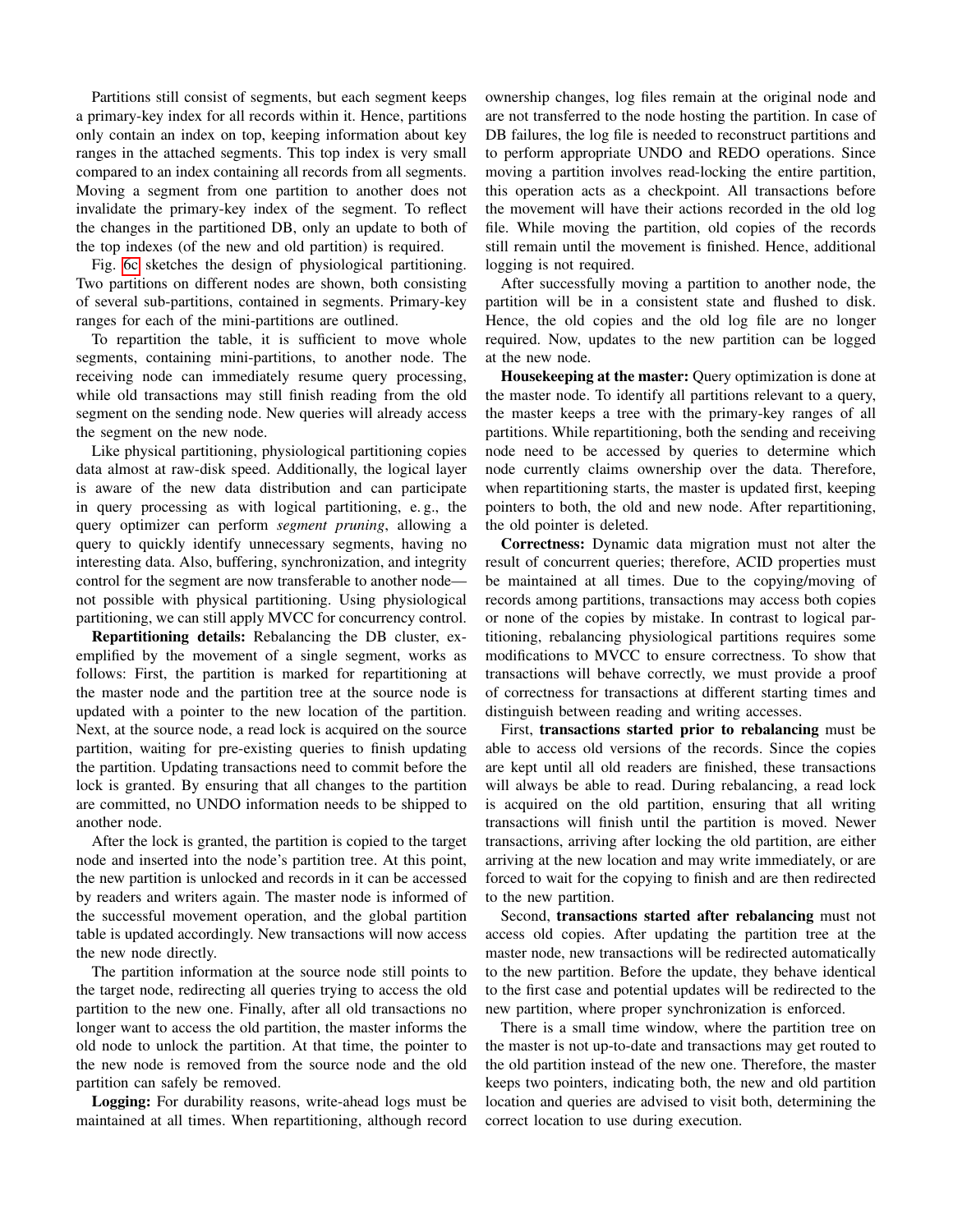#### V. EXPERIMENTS

<span id="page-8-0"></span>To compare energy consumption and performance impact of various partitioning schemes, we have evaluated all three implementations on our cluster with an OLTP workload. In the following, we first describe the experimental setup, before we present our results.

#### *A. Experimental Setup*

For all experiments, we are using the dataset from the well-known TPC-C benchmark with a scale factor of 1,000. Hence, a thousand warehouses were generated on the cluster, consisting of about 100 GB of data. Due to additional indexes and storage overhead, the final DB had <sup>∼</sup>200 GByte of raw data.

Queries: We use queries from the TPC-C benchmark as workload drivers for our experiment. Because we do not compare our results with other TPC-C results, we do not comply with the exact TPC-C benchmark specifications which are unessential to reveal differences of partitioning schemes. For example, because our research prototype does not support multi-statement transactions with user interaction, we modified all queries to exclude (emulated) user interaction and to execute in "a single run" on the database. Further, our benchmark deviates from other specifications, e. g., wait time and response time constraints, 60-day space requirements, and transactions mix definitions.

Workload mix: In each experiment, we spawned a number of OLTP clients, sending queries to the DBMS. Each client submits a randomly selected query at specified intervals. If the query is answered, the next query is delayed until the subsequent interval similar to defined think times in the TPC-C specification. Hence, the more OLTP clients and the lower the think time, the more utilization is generated.

By limiting the maximum throughput at the client side, this experiment differs from traditional benchmarking. While established benchmarks such as TPC-C use maximum throughput as the metric, we are interested in the DBMS fitness to adjust to a given workload by keeping throughput acceptable and optimize the number of nodes the DBMS is running on, and, thus, improve energy efficiency.

Partitioning: As previously described, the limiting factor for dynamic repartitioning is migration cost, i. e., the performance impact and time to move data among nodes. To estimate its impact on the cluster's elasticity, we have conducted a simple experiment:

Starting with two nodes, hosting the data and processing queries, we instruct WattDB to perform a repartitioning of all tables and migrate 50% of the records to two additional nodes. We measure response time, throughput, and power consumption of the cluster before, during and after the repartitioning. We repeated the experiment for all three types of partitioning schemes and compared the results.

# *B. Results*

In this section, we present the results from our experiments. Fig. [7](#page-9-0) illustrates how—under the experiment sketched—query

throughput, response time, power consumption, and energy use per query for the three benchmark runs evolve over time. In each graph, the x-axis indicates the time measured since initiating rebalancing in seconds. At time  $t \pm 0$ , the cluster was instructed to rebalance as previously described. For  $t < 0$ , the results are more or less identical, because the initial configurations were identical for all experiments. After starting repartitioning, measurements begin to differ based on the selected partitioning scheme. Power consumption figures of all three experiments are almost identical, because the same number of nodes was used to run the tests. However, energy consumption—which is power consumption multiplied by execution time—indicates substantial differences of the partitioning schemes.

Physical partitioning: Immediately after initiating rebalancing, query response time slightly increases and throughput reduces from about 600 to 400 queries per second, due to the network overhead of copying segments and the increased latency to access the now remote pages. After moving 50% of segments to new nodes (around  $t + 270$ ), query response time decreases, but does not recover to its old level.

With physical partitioning, segments are moved to another node, but are still "owned" by the original node. Therefore, the partition can benefit from higher IOPS, due to the distribution, but suffers from increased network latency, because segment access now requires a remote call.

Referring to the measurements, we reason that physical partitioning—although easy to implement—is not usable for a dynamic cluster of DBMS nodes. Applying this technique, we can distribute data among multiple disks, but the logical control of the data is stuck at the original node. For this reason, storage segments have to be fetched from that node to access their records, which imposes additional latency. Furthermore, without additional CPUs and main memory to help evaluating queries, scale-out can only be achieved at the storage layer. Thus, physical partitioning is not useful for a fully dynamic DB cluster.

Logical partitioning: Using logical partitioning, the control over a key range—together with the records—is transferred to another node. Hence, moving records of a key range  $[a - b]$  to another node requires the node to evaluate queries for that key range from now on.

The benchmark results on a logically partitioned cluster indicate an initial decline in query throughput (Fig. [7a,](#page-9-0) at  $t\pm 0$ ). Compared to the other schemes, logical partitioning exhibits the highest query response times when rebalancing (Fig. [7b\)](#page-9-0). After a significant amount of records has been relocated to other nodes, throughput and response times start to improve (at  $t+170$ ) and quickly pass performance before repartitioning. We explain the initial performance setback with the additional high system load due to table scan(s) and the network load for finding and moving records. With parts of the data moved to another node, the original node does only have to manage the remainder of the data and the additional node takes part in query processing, doubling the number of CPUs and main memory available.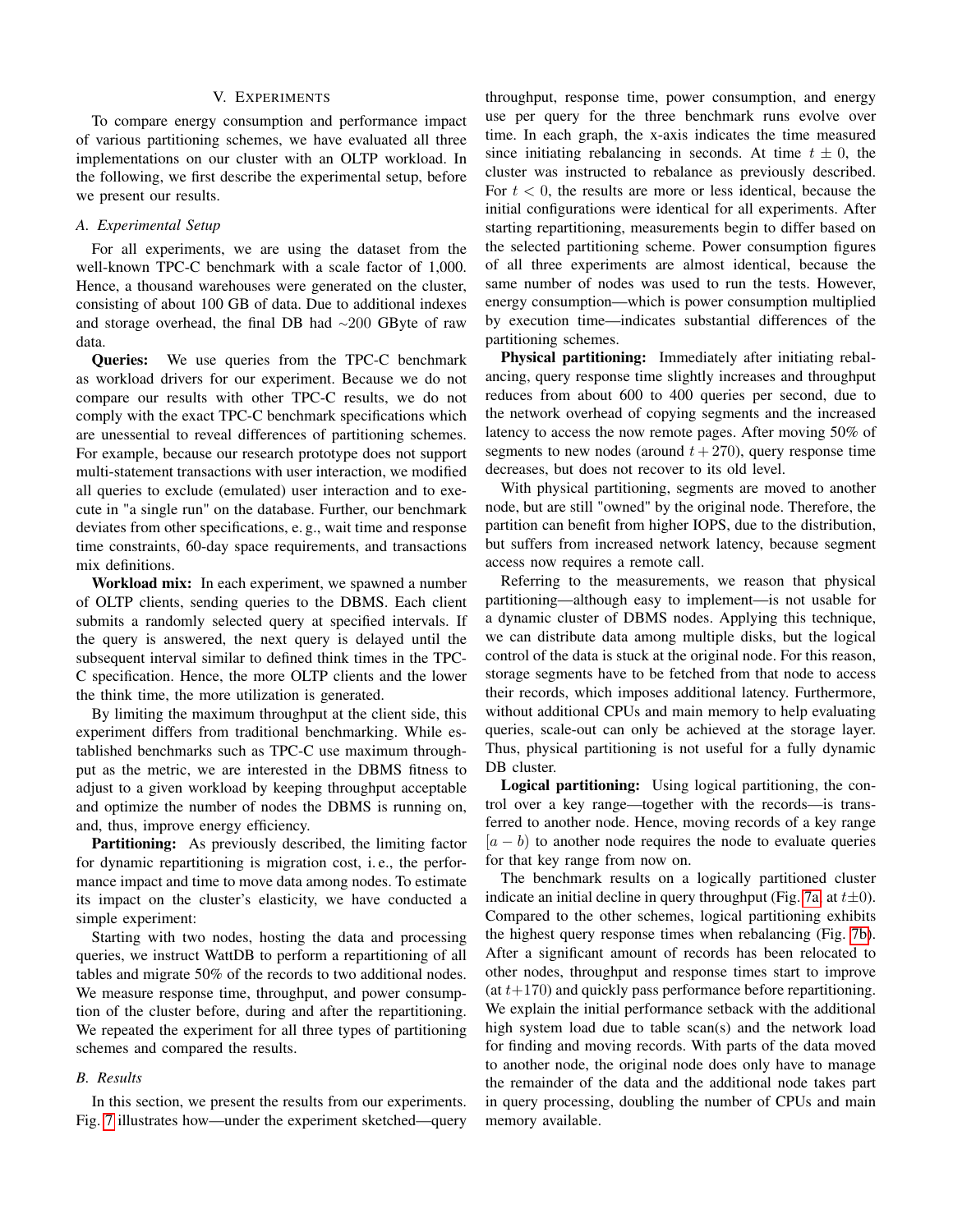<span id="page-9-0"></span>

Fig. 7: Benchmark results for different partitioning schemes under a TPC-C query mix

Hence, with logical partitioning, it is possible to add storage and processing power to the system, making it a better candidate for a dynamically adjusting cluster. Yet, moving key ranges and scanning for data is time-consuming, compared to raw movement of physical segments.

Physiological partitioning: The corresponding results for our benchmark on a physiologically partitioned cluster exhibit an initial decline in query performance (throughput and response times) similar to physical partitioning. Similar to logical partitioning, performance quickly recovers and soon outperforms physical partitioning (around  $t + 250$ ), as soon as the majority of segments is transferred to the new nodes. At this point, response times start to get lower than before, because all nodes can now participate in query processing.

In our experiments, physiological partitioning exhibited the lowest query runtimes and handles repartitioning events well, compared to the other approaches. It provides fast adaptation of data partitioning in a dynamic cluster and quickly compensates data migration overhead. Overall, physiological partitioning delivers best energy efficiency and quickest adaptivity. With this approach, we are combining the speed of data movement with the ability of transferring ownership of data. The DBMS moves segments among nodes at the same speed as with physical partitioning. As soon as segments arrive at the new node, they are incorporated in its index and the new node overtakes query processing. Yet, immediately after the beginning of repartitioning, performance declines, further slowing down query processing. Therefore, physiological partitioning still shows drawbacks that need to be tackled.

**Physiological partitioning improved:** From our first experiment on a cluster using physiological partitioning, we experienced slow query response times during repartitioning. We analyzed the performance setback and identified bottlenecks in the cluster. In Fig. [8,](#page-9-1) the major impact factors on

<span id="page-9-1"></span>

Fig. 8: Impact factors on query runtime when rebalancing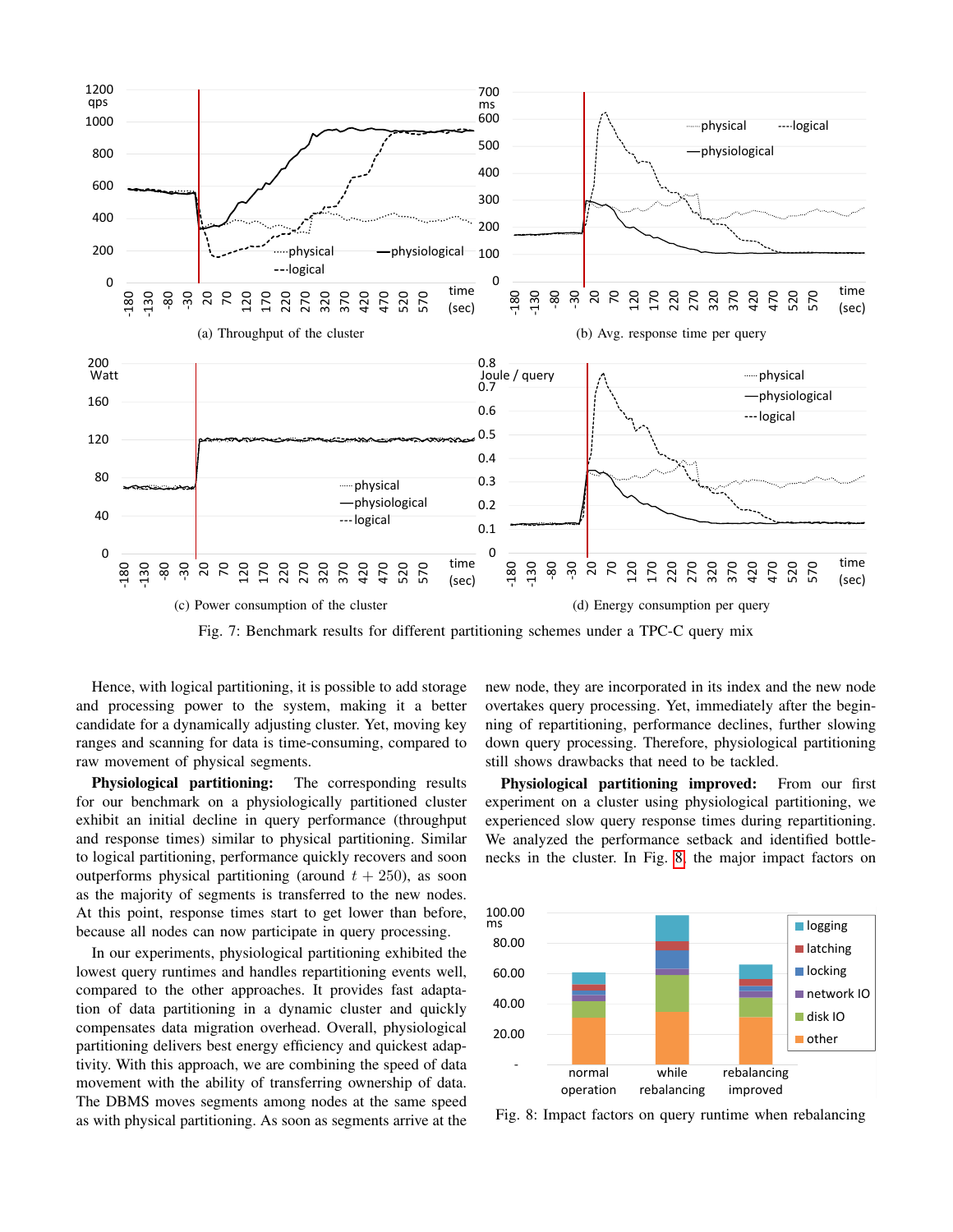<span id="page-10-1"></span>

Fig. 9: Improving the benchmark results for physiological partitioning

query runtime are illustrated for a physiologically partitioned cluster. On the left side, the graph shows a breakdown of time spent in various DBMS components when running queries. On the right side, the same queries are running while the data is rebalanced to other nodes. From the increase in runtimes, we can deduce that critical sections are disk I/O and locking.

Surprisingly, although repartitioning ships big chunks of data across the network, the time spent for network communication remains unchanged. The findings indicate several bottlenecks: First, locking partitions keeps queries waiting and thus, increases runtime. Unfortunately, in the current implementation of the rebalancing operation, the lock is essential for data integrity. Therefore, there is nothing we can do to mitigate locking overhead.

Second, rebalancing involves heavy I/O, competing with disk accesses of regular queries. Reducing accesses to hard disk would therefore speed up query processing while repartitioning. Additionally, we noticed more contention in the DB buffer due to a pile of waiting queries with latched pages and occupied pages needed for rebalancing (not shown in the figure). More DRAM might reduce page thrashing and relieve the storage subsystem.

Lastly, as shown in Fig. [8,](#page-9-1) logging takes significantly longer when rebalancing. Since logging writes to disk as well, we conclude that the main bottleneck for repartitioning seems to be the bandwidth to the storage subsystem.

To mitigate excessive load on the cluster while rebalancing, we conducted a final experiment, where we powered up additional nodes to assist the present ones. Since offloading OLTP query operators to remote nodes is not reasonable, we used the helper nodes for log shipping and provision of additional buffer space using  $rDMA^{10}$  $rDMA^{10}$  $rDMA^{10}$ . Accessing buffer pages from a remote memory includes network latency, but is still faster than flushing a page from the buffer and reading it back from disk when needed. Especially "warm" data, that is not accessed frequently in the buffer (but frequent enough to justify keeping the page in memory), is a good candidate for rDMA buffering.

The graphs in Fig. [9](#page-10-1) plot the results in comparison with "standard" physiological partitioning. At time  $t \pm 0$ , when repartitioning started, two additional nodes were fired up to support the cluster. After repartitioning was finished, the helper nodes were brought down again (around time  $t + 370$ ). As the results confirm, including additional nodes increases power consumption (Fig. [9c\)](#page-10-1), but improves query response times

<span id="page-10-0"></span> $10<sub>r</sub>$ DMA = remote direct memory access. A node's buffer size is increased by including main memory from remote nodes. While typically implemented using InfiniBand, it works quite well via Ethernet.